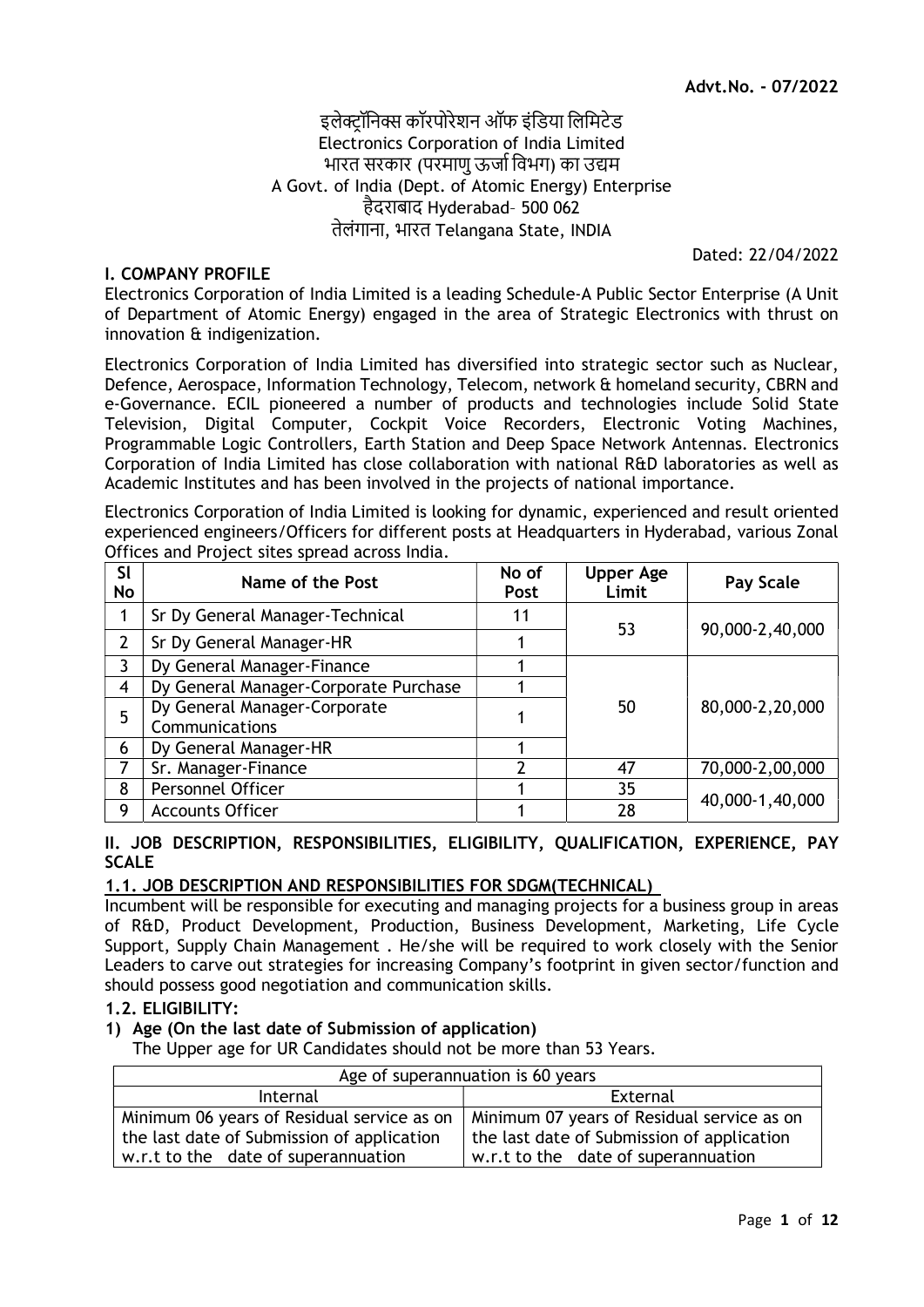# 1.3 QUALIFICATION:

(a) The applicant should possess a first class (60%) full time regular Engineering degree in the discipline of Electrical / Electronics /Tele-Communication / Computer Engineering/ Mechanical from a recognized University/Institute. Preference would given to candidates having Post Graduate qualification in the above Engineering Disciplines & full time MBA/PG Diploma in Management.

#### 1.4 EXPERIENCE:

The applicant should have Minimum 20 years of post-qualification experience related to strategic sectors of operations in areas of R&D, Product Development, Production, Business Development, Marketing, Life Cycle Support, Supply Chain Management and project management in a large Engineering/ Manufacturing or Production establishment.

#### 1.5 PAY SCALE:

#### Eligible Scale of Pay

- a) Applicants from CPSEs should be working in the following or a higher pay scale for minimum ONE year:
	- i. Rs 32,900 58,000 ( IDA) Post 01/01/2007
	- ii. Rs 80,000-2,20,000 ( IDA) Post 01/01/2017
	- iii. Rs 78,800- 2,09,200 ( Level 12 of Pay Matrix)
- b) Applicants from Central Govt./All India Services should be holding equivalent post or carrying equivalent scale of pay for minimum ONE year;
- c) Applicants from Armed Forces of the Union should be holding a post of the level of Lt. Colonel in the Army or equivalent rank in Navy/ Air Force for minimum ONE year;
- d) Applicants from State Govt. should be working in equivalent pay scale as mentioned above at Sl No 1.5(a) for minimum ONE year;

# 2.1. JOB DESCRIPTION AND RESPONSIBILITIES FOR SDGM(HR)

Incumbent shall be responsible for key HR Functions such as Employee Relations, Establishment, Recruitment, Performance management system etc and manage a team of talented HR Professionals. Plan and customize the ERP applications in line with requirements of HR function. Responsible for benchmarking Human Resources practices and objectives that will provide an employee oriented, high-performance culture that emphasizes empowerment, quality, productivity and standards, goal attainment and ongoing development of a superior workforce. Ensure efficient design and delivery of all HR policies and ensure they are in line with industry practices. Ensure seamless coordination & implementation of HR services, policies, and programs. Make right people available at right time by recruiting, training and developing talent. Administer the human resources policies, procedures and programs in the area of benefits, compensation, employee relations, performance management and organizational development. Build and maintain effective working relations with management and employees, advice and counsel managers/ senior executives on employee issues and organizational matters. Protect interest of employees and the company in accordance with company Human Resources policies and Government rules and regulations. Improve training and development related processes including identification of training needs, design, delivery and evaluation of development programs.

#### 2.2. ELIGIBILITY:

#### 2) Age (On the last date of Submission of application)

The Upper age for UR Candidates should not be more than 53 Years.

| Age of superannuation is 60 years          |                                            |  |  |  |
|--------------------------------------------|--------------------------------------------|--|--|--|
| Internal                                   | External                                   |  |  |  |
| Minimum 06 years of Residual service as on | Minimum 07 years of Residual service as on |  |  |  |
| the last date of Submission of application | the last date of Submission of application |  |  |  |
| w.r.t to the date of superannuation        | w.r.t to the date of superannuation        |  |  |  |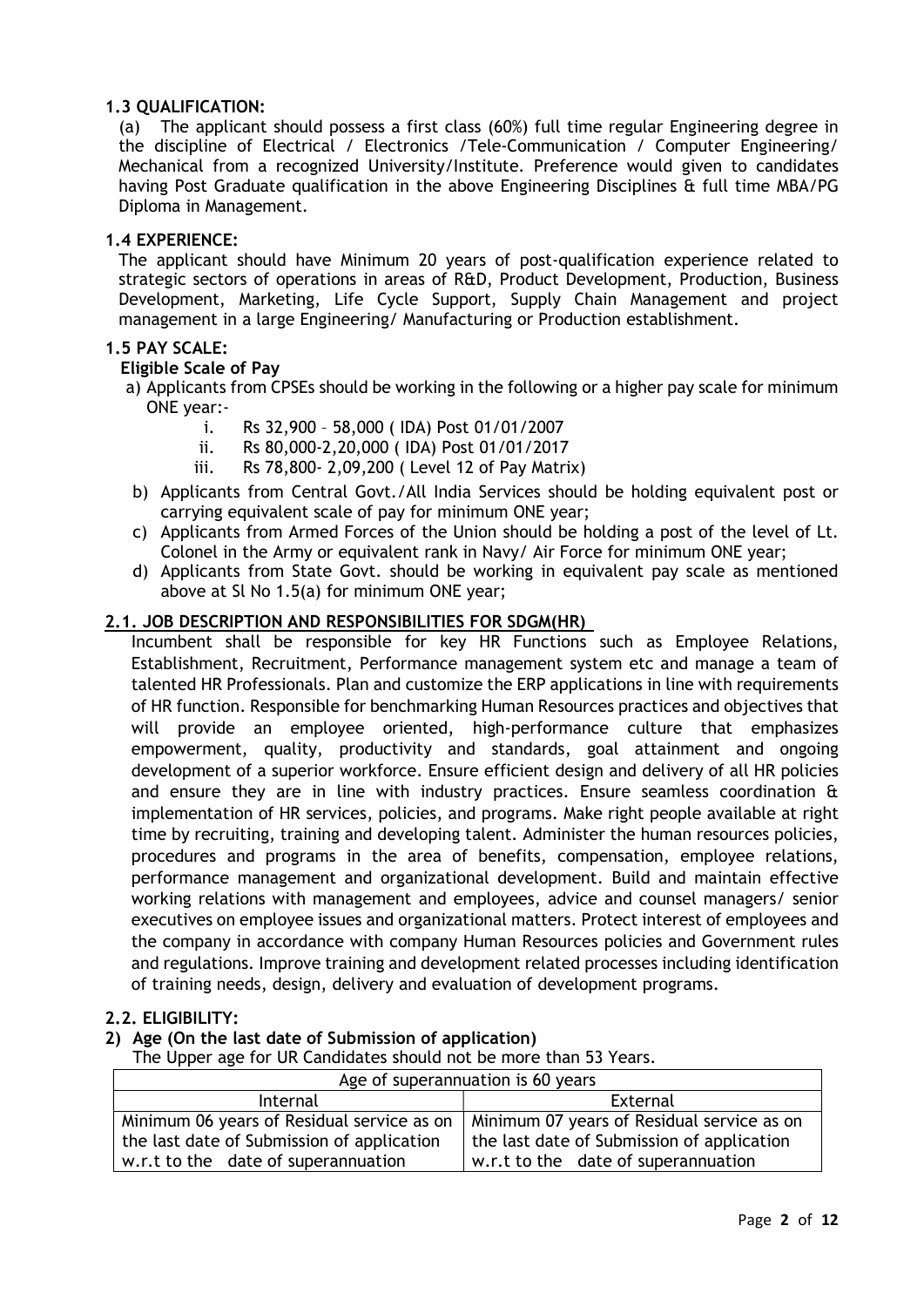# 2.3 QUALIFICATION:

The applicant should be a first class Postgraduate in HR/IR/PM/Social Work or first-class fulltime Diploma (Two years) in HR/IR/PM or a first-class MBA with HR specialization from a recognized University / Institute. Degree in Law will be an added advantage.

# 2.4 EXPERIENCE:

The applicant should have Minimum 20 years of post-qualification relevant executive experience in the area of HR/P&A in a Govt./Public Sector Undertaking or Private company of repute.

# 2.5 PAY SCALE:

#### Eligible Scale of Pay

- a) Applicants from CPSEs should be working in the following or a higher pay scale for minimum ONE year:
	- a. Rs 32,900 58,000 ( IDA) Post 01/01/2007
	- b. Rs 80,000-2,20,000 ( IDA) Post 01/01/2017
	- c. Rs 78,800- 2,09,200 ( Level 12 of Pay Matrix)
- b) Applicants from Central Govt./All India Services should be holding equivalent post or carrying equivalent scale of pay for minimum ONE year;
- c) Applicants from Armed Forces of the Union should be holding a post of the level of Lt. Colonel in the Army or equivalent rank in Navy/ Air Force for minimum ONE year;
- d) Applicants from State Govt. should be working in equivalent pay scale as mentioned above at Sl No 2.5(a) for minimum ONE year;

# 3.1 JOB DESCRIPTION AND RESPONSIBILITIES FOR DGM (FINANCE)

Incumbent should have excellent and up to date domain knowledge of Financial Management, Accounting Procedures and Systems, taxation, costing, Ind AS, and other new reporting systems required under Indian and International law, ERP Systems and financial reporting and decision-making systems. Incumbent will be responsible for smooth funds flow and monitoring all the aspects of finance and accounts functions of the organization.

#### 3.2. ELIGIBILITY:

#### Age (On the last date of Submission of application)

The Upper age for UR Candidates should not be more than 50 Years.

| Age of superannuation is 60 years                                                        |                                                                                          |  |  |  |
|------------------------------------------------------------------------------------------|------------------------------------------------------------------------------------------|--|--|--|
| Internal                                                                                 | External                                                                                 |  |  |  |
| Minimum 09 years of Residual service as on<br>the last date of Submission of application | Minimum 10 years of Residual service as on<br>the last date of Submission of application |  |  |  |
| w.r.t to the date of superannuation                                                      | w.r.t to the date of superannuation                                                      |  |  |  |

#### 3.3 QUALIFICATION:

The applicant should be a qualified CA/ICWA

#### 3.4 EXPERIENCE:

The applicant should have Minimum 17 years of post-qualification relevant executive experience in areas of financial management in large, reputed organization. The Candidate should have sound knowledge on various accounting software and processes and able to implement ERP System independently.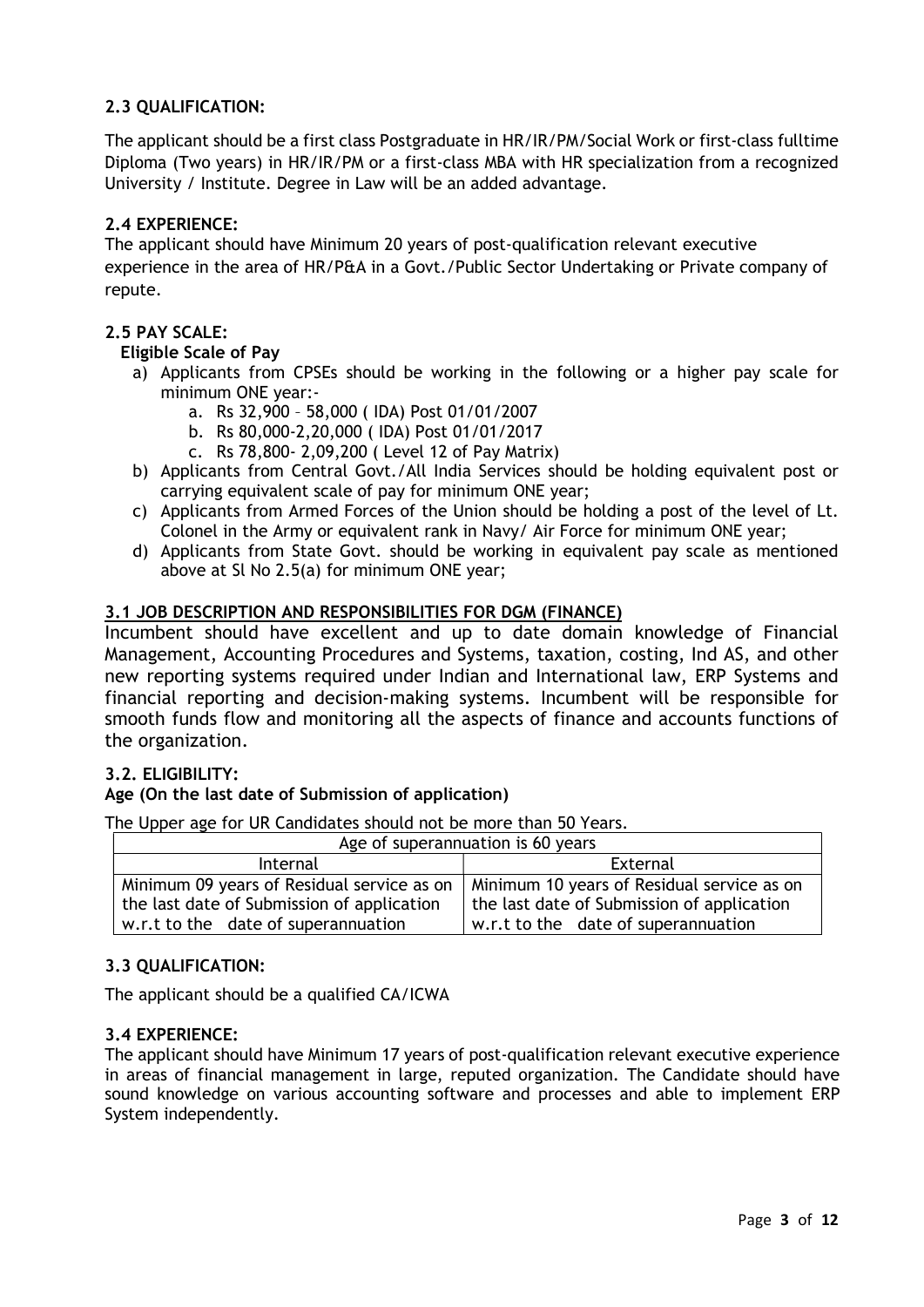# 2.5. PAY SCALE:

# Eligible Scale of Pay

- a) Applicants from CPSEs should be working in the following or a higher pay scale for minimum last ONE year:
	- i) Rs 29,100 54,500 (IDA) Post 01/01/2007 (pre-revised pay scale).
	- ii) Rs 70,000 2,00,000 (IDA) Post 01/01/2017 (Revised pay scale).
	- iii) Rs 67,700 2,08,700 (Level 11) (Revised).
- b) Applicants from Central Govt./All India Services should be holding equivalent post or carrying equivalent scale of pay for minimum last ONE year;
- c) Applicants from Armed Forces of the Union should be holding a post of the level of Major in the Army or equivalent rank in Navy/ Air Force for minimum last ONE year;
- d) Applicants from State Govt. should be working in equivalent pay scale as mentioned above at Sl No 3.5(a) for minimum last ONE year;

# 4. 1JOB DESCRIPTION AND RESPONSIBILITIES FOR DGM (CORPORATE PURCHASE)

Incumbent shall be responsible to lead the entire gamut of Purchase Function dealing with multiple materials procurement, covering various technical and non-technical items. Also required to mentor and guide a team of talented Purchase professionals to help build a strong Purchase Function.

# 4.2. ELIGIBILITY:

# Age (On the last date of Submission of application)

The Upper age for UR Candidates should not be more than 50 Years.

| Age of superannuation is 60 years          |                                            |  |  |  |
|--------------------------------------------|--------------------------------------------|--|--|--|
| Internal                                   | External                                   |  |  |  |
| Minimum 09 years of Residual service as on | Minimum 10 years of Residual service as on |  |  |  |
| the last date of Submission of application | the last date of Submission of application |  |  |  |
| w.r.t to the date of superannuation        | w.r.t to the date of superannuation        |  |  |  |

#### 4.3.QUALIFICATION:

The applicant should possess a first class (60%) full time regular Engineering Graduate from a recognized University/Institute.

PG Degree in the above Engineering Disciplines/MBA/PG Diploma in Management will be an added advantage.

PG Degree in Material Management will be preferred.

#### 4.4. EXPERIENCE:

Minimum 17 years post-qualification experience in large, reputed Engineering/ Manufacturing/ Production/ Aerospace/Nuclear/Defence establishment.

#### 4.5. PAY SCALE:

#### Eligible Scale of Pay

- a) Applicants from CPSEs should be working in the following or a higher pay scale for minimum last ONE year:
	- i) Rs 29,100 54,500 (IDA) Post 01/01/2007 (pre-revised pay scale).
	- ii) Rs 70,000 2,00,000 (IDA) Post 01/01/2017 (Revised pay scale).
	- iii) Rs 67,700 2,08,700 (Level 11) (Revised).
- b) Applicants from Central Govt./All India Services should be holding equivalent post or carrying equivalent scale of pay for minimum last ONE year;
- c) Applicants from Armed Forces of the Union should be holding a post of the level of Major in the Army or equivalent rank in Navy/ Air Force for minimum last ONE year;
- d) Applicants from State Govt. should be working in equivalent pay scale as mentioned above at Sl No 4.5(a) for minimum last ONE year;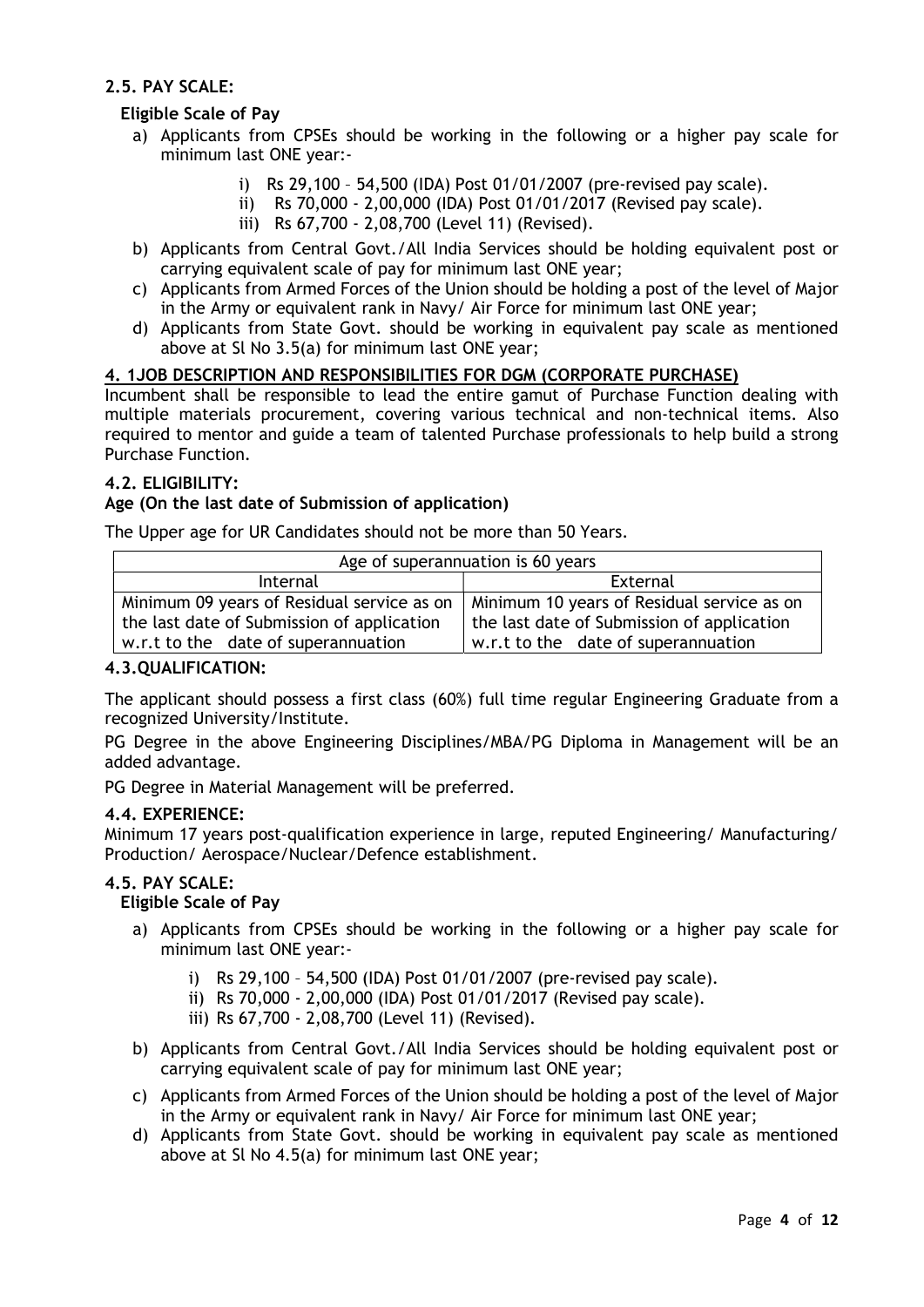# 5.1 JOB DESCRIPTION AND RESPONSIBILITIES FOR DGM (CORPORATE COMMUNICATION)

Incumbent shall be responsible for managing of public relations / corporate communication function in the organization. Sufficient knowledge/ exposure in advertising and media, audiovisual publicity and experience in working with advertising agencies and various media such as press, radio and television etc, liaisoning with various connected agencies, managing media coverage during VVIP visits and handling protocol etc are essential. Exposure in media planning, press relations/press conference, writing articles/ news items and features for radio, television, press and social media would be necessary.

# 5.2. ELIGIBILITY:

# Age (On the last date of Submission of application)

The Upper age for UR Candidates should not be more than 50 Years.

| Age of superannuation is 60 years          |                                            |  |  |  |
|--------------------------------------------|--------------------------------------------|--|--|--|
| Internal                                   | External                                   |  |  |  |
| Minimum 09 years of Residual service as on | Minimum 10 years of Residual service as on |  |  |  |
| the last date of Submission of application | the last date of Submission of application |  |  |  |
| w.r.t to the date of superannuation        | w.r.t to the date of superannuation        |  |  |  |

#### 5.3.QUALIFICATION:

The candidate should be a first-class Postgraduate in Public Relations/ Journalism/Mass Communication from recognized University/ Institution.

#### 5.4. EXPERIENCE:

Minimum 17 years post-qualification experience in large, reputed organization in the area of Corporate Communication/ PR

#### 5.5. PAY SCALE:

Eligible Scale of Pay

- a) Applicants from CPSEs should be working in the following or a higher pay scale for minimum last ONE year:
	- i) Rs 29,100 54,500 (IDA) Post 01/01/2007 (pre-revised pay scale).
	- ii) Rs 70,000 2,00,000 (IDA) Post 01/01/2017 (Revised pay scale).
	- iii) Rs 67,700 2,08,700 (Level 11) (Revised).
- b) Applicants from Central Govt./All India Services should be holding equivalent post or carrying equivalent scale of pay for minimum last ONE year;
- c) Applicants from Armed Forces of the Union should be holding a post of the level of Major in the Army or equivalent rank in Navy/ Air Force for minimum last ONE year;
- d) Applicants from State Govt. should be working in equivalent pay scale as mentioned above at Sl No 5.5(a) for minimum last ONE year;

#### 6.1 JOB DESCRIPTION AND RESPONSIBILITIES FOR DGM - (HR)

The incumbent shall be responsible for the key functions encompassing transformational and core areas of HR in Talent Acquisition, Performance Management, Employee Engagement, Learning and Development, Industrial Relations, Disciplinary and grievance handling, Statutory & legal compliance, administration and Welfare Matters etc. The candidate required to drive a team of talented HR Professionals towards execution excellence of key HR metrics.

# 6.2. ELIGIBILITY:

#### Age (On the last date of Submission of application)

The Upper age for UR Candidates should not be more than 50 Years.

| Age of superannuation is 60 years          |                                            |  |  |  |
|--------------------------------------------|--------------------------------------------|--|--|--|
| Internal                                   | External                                   |  |  |  |
| Minimum 09 years of Residual service as on | Minimum 10 years of Residual service as on |  |  |  |
| the last date of Submission of application | the last date of Submission of application |  |  |  |
| w.r.t to the date of superannuation        | w.r.t to the date of superannuation        |  |  |  |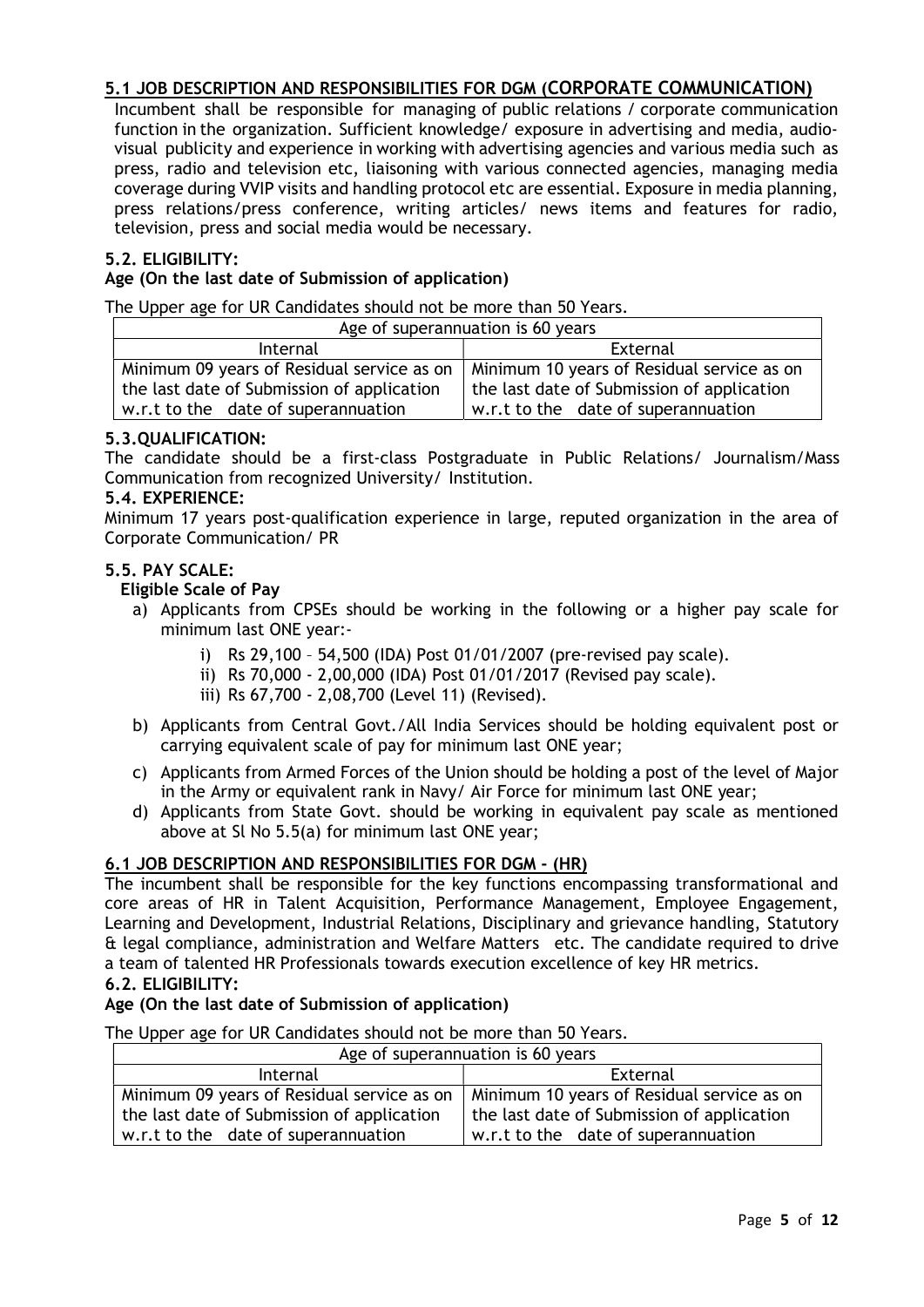#### 6.3.QUALIFICATION:

The applicant should be a first-class Postgraduate in HR/ IR/ PM/ Social Work or first class fulltime Diploma (Two years) in HR/IR/PM or a first class MBA with HR specialization from a recognized University/ Institute.

Degree in Law will be preferred

#### 6.4. EXPERIENCE:

Minimum 17 years post-qualification experience in the area of HR/P&A in large, reputed organization.

#### 6.5. PAY SCALE:

Eligible Scale of Pay

- a) Applicants from CPSEs should be working in the following or a higher pay scale for minimum last ONE year:
	- i) Rs 29,100 54,500 (IDA) Post 01/01/2007 (pre-revised pay scale).
	- ii) Rs 70,000 2,00,000 (IDA) Post 01/01/2017 (Revised pay scale).
	- iii) Rs 67,700 2,08,700 (Level 11) (Revised).
- b) Applicants from Central Govt./All India Services should be holding equivalent post or carrying equivalent scale of pay for minimum last ONE year;
- c) Applicants from Armed Forces of the Union should be holding a post of the level of Major in the Army or equivalent rank in Navy/ Air Force for minimum last ONE year;
- d) Applicants from State Govt. should be working in equivalent pay scale as mentioned above at Sl No 6.5 (a) for minimum last ONE year;

#### 7.1.JOB DESCRIPTION AND RESPONSIBILITIES FOR SENIOR MANAGER –FINANCE

The incumbent should be conversant with Cost Accounting, Costing, Ind AS, ERP, Cost Accounting Standards, Cost Audit & Auditing Standards and should have suitable exposure to various functional areas like Costing, Funds Management, Banking Operations, Finalization of Accounts and Taxation matters like Income Tax, GST etc. The Candidate should able to operate accounting package independently. The candidate should have requisite experience in dealing independently with Finance, Accounting and Auditing functions in a multi-product/multi-unit environment in a PSU/reputed organization.

#### 7.2 ELIGIBILITY:

#### Age (On the last date of Submission of application)

The Upper age for UR Candidates should not be more than 47 Years.

| Age of superannuation is 60 years                                                        |                                            |  |  |  |
|------------------------------------------------------------------------------------------|--------------------------------------------|--|--|--|
| Internal                                                                                 | External                                   |  |  |  |
| Minimum 12 years of Residual service as on<br>Minimum 13 years of Residual service as on |                                            |  |  |  |
| the last date of Submission of application                                               | the last date of Submission of application |  |  |  |
| w.r.t to the date of superannuation                                                      | w.r.t to the date of superannuation        |  |  |  |

#### 7.3.QUALIFICATION:

The candidate should be a qualified CA/ICWA.

#### 7.4. EXPERIENCE:

The applicant should have Minimum 14 years of post-qualification relevant executive experience in areas of costing in large reputed organization. The Candidate should have sound knowledge on various accounting software and processes and able to implement ERP System independently.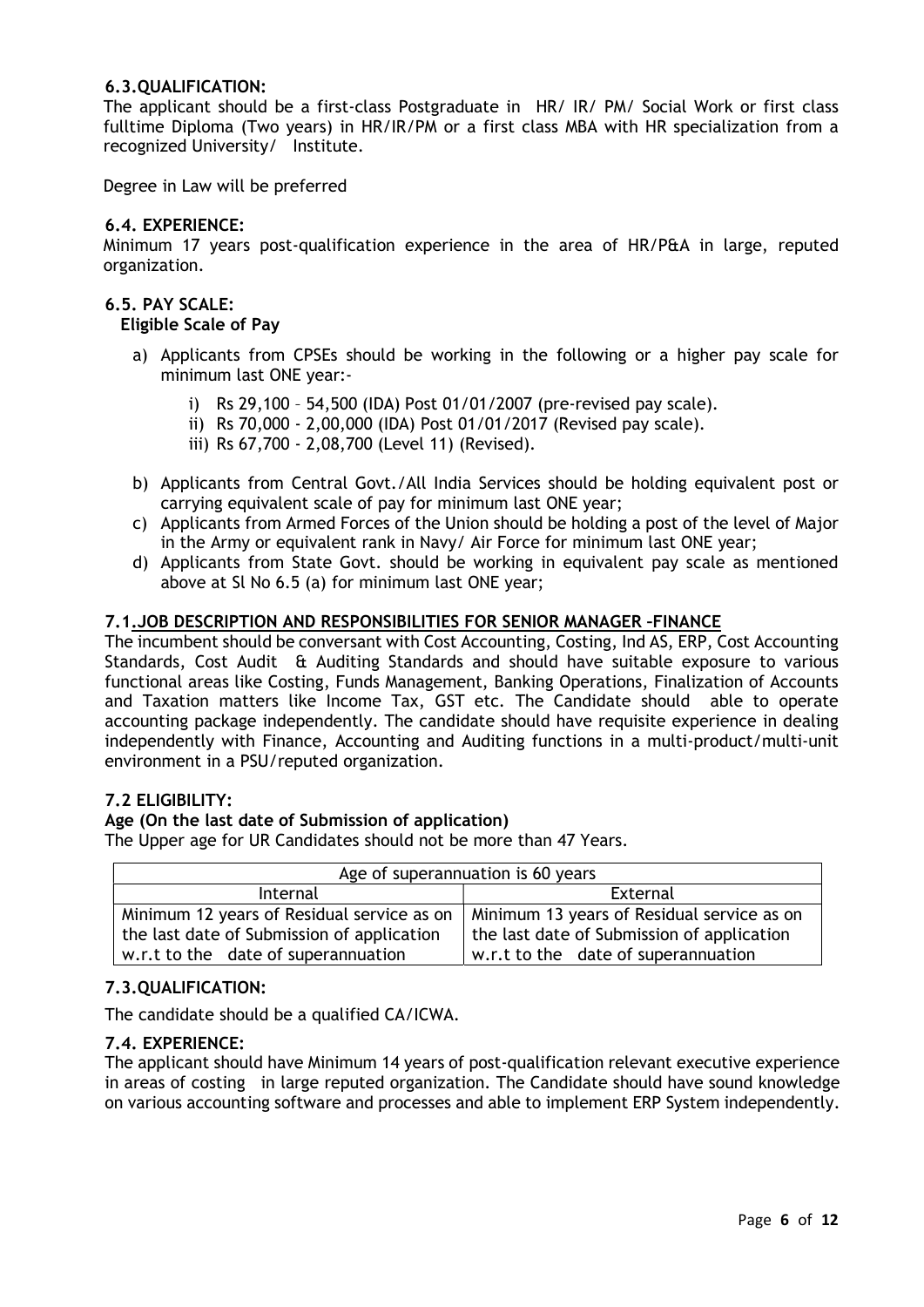# 7.5 PAY SCALE:

# Eligible Scale of Pay

- a) Applicants from CPSEs should be working in the following or a higher pay scale for minimum last ONE year:
	- i) Rs 24,900 50,500 (IDA) Post 01/01/2007 (Pre-revised pay scale).
	- ii) Rs 60,000 1,80,000 (IDA) Post 01/01/2017 (Revised pay scale).
	- iii) Rs 56,100 1,77,500 (Level 10) (Revised).
- b) Applicants from Central Govt./All India Services should be holding equivalent post or carrying equivalent scale of pay for minimum last ONE year;
- c) Applicants from Armed Forces of the Union should be holding a post of the level of Captain in the Army or equivalent rank in Navy/ Air Force for minimum last ONE year;
- d) Applicants from State Govt. should be working in equivalent pay scale as mentioned above at Sl No 7.5 (a) for minimum last ONE year;

# 8.1.JOB DESCRIPTION AND RESPONSIBILITIES FOR PERSONNEL OFFICER

 The incumbent should be Assist in the HR related activities including employee relations, establishment, recruitment, auxiliary services, training etc. Tactfully interact with the Associations / Unions and comply with labour laws and government guidelines. Provide support / advice / execute P&A / HR related issues in the assigned strategic business unit/s. Understand and implement new policies including ERP system in line with the business requirements.

# 8.2.ELIGIBILITY:

#### Age (On the last date of Submission of application)

The Upper age for UR Candidates should not be more than 35 Years.

| Age of superannuation is 60 years          |                                            |  |  |
|--------------------------------------------|--------------------------------------------|--|--|
| Internal                                   | External                                   |  |  |
| Minimum 24 years of Residual service as on | Minimum 25 years of Residual service as on |  |  |
| the last date of Submission of application | the last date of Submission of application |  |  |
| w.r.t to the date of superannuation        | w.r.t to the date of superannuation        |  |  |

#### 8.3.QUALIFICATION:

The candidate should be a first class Post Graduate in HR/IR/PM or first class Diploma (Two years) fulltime in HR/IR/PM from reputed Institution or a first class MBA with HR specialization from a reputed Institution.

Degree in Law will be preferred.

#### 8.4. EXPERIENCE:

Minimum 3 years post-qualification experience in the area of HR/P&A in large, reputed organization

#### 9.1. JOB DESCRIPTION AND RESPONSIBILITIES FOR ACCOUNTS OFFICER

Candidates should possess requisite aptitude to deal with issues of Finance, ERP, Costing, Pricing, Audit, and Project Evaluation & Project matters and should be a computer literate and able to operate Accounting packages independently.

#### 9.2. ELIGIBILITY:

#### Age (On the last date of Submission of application)

The Upper age for UR Candidates should not be more than 28 Years.

| Age of superannuation is 60 years |
|-----------------------------------|
|-----------------------------------|

| $1.42$ or superarmateron is so years.                                                   |                                            |  |  |  |
|-----------------------------------------------------------------------------------------|--------------------------------------------|--|--|--|
| Internal                                                                                | External                                   |  |  |  |
| Minimum 31 years of Residual service as on   Minimum 32 years of Residual service as on |                                            |  |  |  |
| the last date of Submission of application                                              | the last date of Submission of application |  |  |  |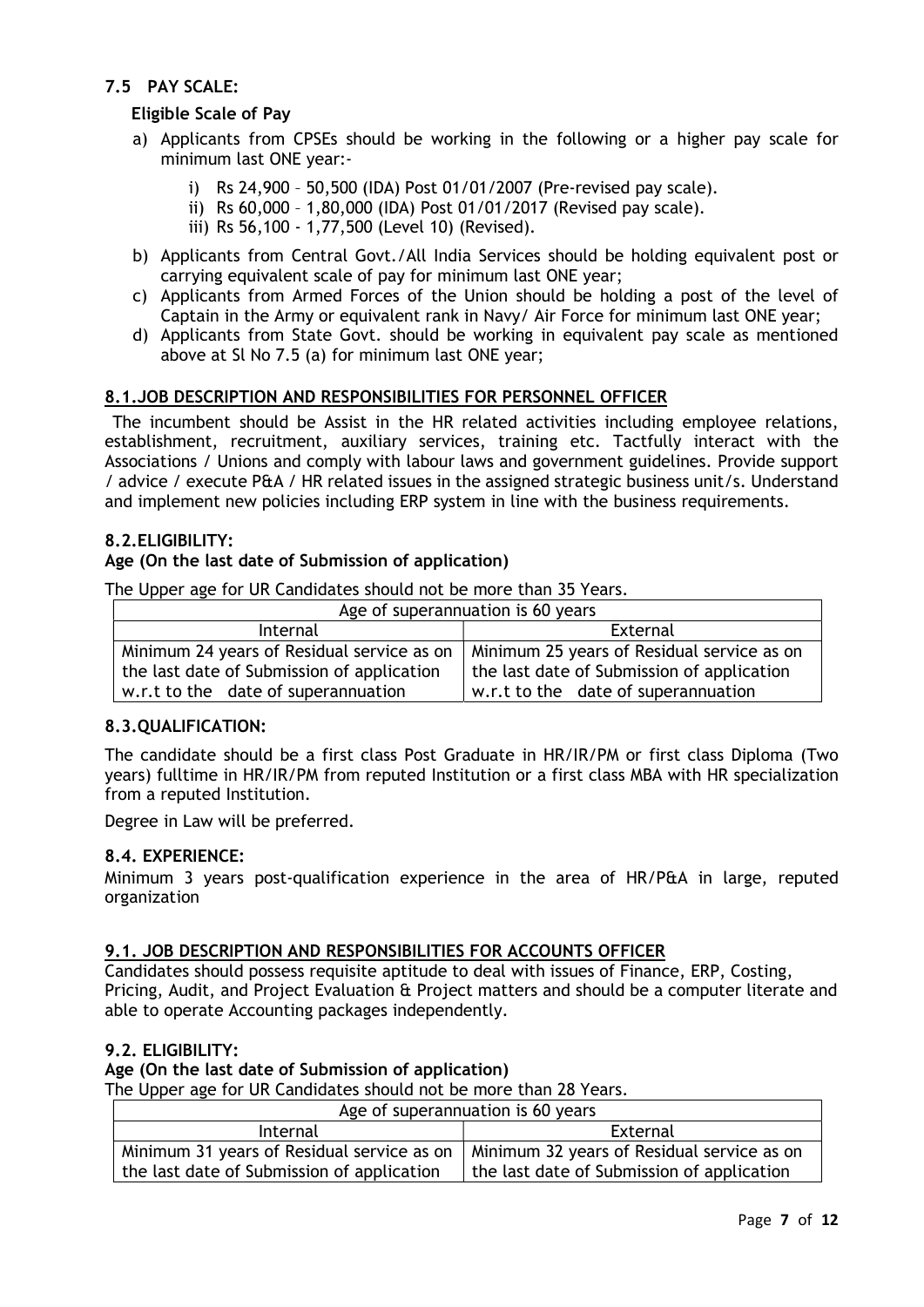#### 9.3.QUALIFICATION:

Should be a qualified CA/ICWA

#### 9.4. EXPERIENCE:

The Candidate having hands-on experience in the area of Costing, accounting software and processes including ERP systems will be preferred.

# III.APPLICABLE FOR ALL THE ABOVE POSTS

#### a). EMPLOYMENT STATUS:

The applicant must, on the last date of submission of application, on the date of interview as well as on the date of joining ECIL be employed in regular capacity, and NOT in a contractual/ ad-hoc capacity in one of the followings:-

- a. Central Public Sector Enterprises (CPSEs).
- b. Central Govt. including the Armed Forces of the Union and All India Services.
- c. State Public Sector Enterprises (SPSEs) where the annual turnover of Rs 1000 Cr or more
- d. Private Sector in Company where the annual turnover of Rs 1000 Cr or more. Preference would be given to the candidates from listed companies.

\*The average audited annual turnover of 03 financial years preceding the calendar year in which the post is advertised shall be considered for verifying the approved limits.

#### b) CONDITION OF IMMEDIATE ABSORPTION FOR CENTRAL GOVERNMENT OFFICERS:

Central Government Officers, including those of the Armed Forces of the Union and the All-India Services, will be eligible for consideration only on immediate absorption basis. Pay Protection in respect of Central Government Officers, including those of the Armed Forces of the Union and the All-India Services shall be done as per DPE Guidelines.

#### c) EMOLUMENTS AND BENEFITS:

The selected candidates will be eligible for emoluments and benefits as per the Company's rules/ policies and DPE guidelines as applicable from time to time.

#### IV.RELAXATIONS & EXEMPTIONS:

- a) Age: Upper age limit is relaxable by 5 years for SC/ST and 3 years for OBC candidates. The upper age limit is further relaxable by 10 years for Persons with Disabilities (degree of disability 40% or above) and 5 years for the candidates who had ordinarily been domiciled in the state of Jammu & Kashmir from 01/01/1980 to 31/12/1989. However, the upper age limit with all relaxations shall not exceed 58 years.
- b) Qualification: The candidates belonging to UR/OBC/EWS category should possess First class with minimum 60% marks in (Qualifying exam) which is relaxable to  $2^{nd}$  class with 50% marks for SC/ST candidates.

#### V.APPLICABLE RESERVATION:

a) Reservations for SC/ST/OBC (NCL)/EWS and PwD will be as per Government of India Guidelines.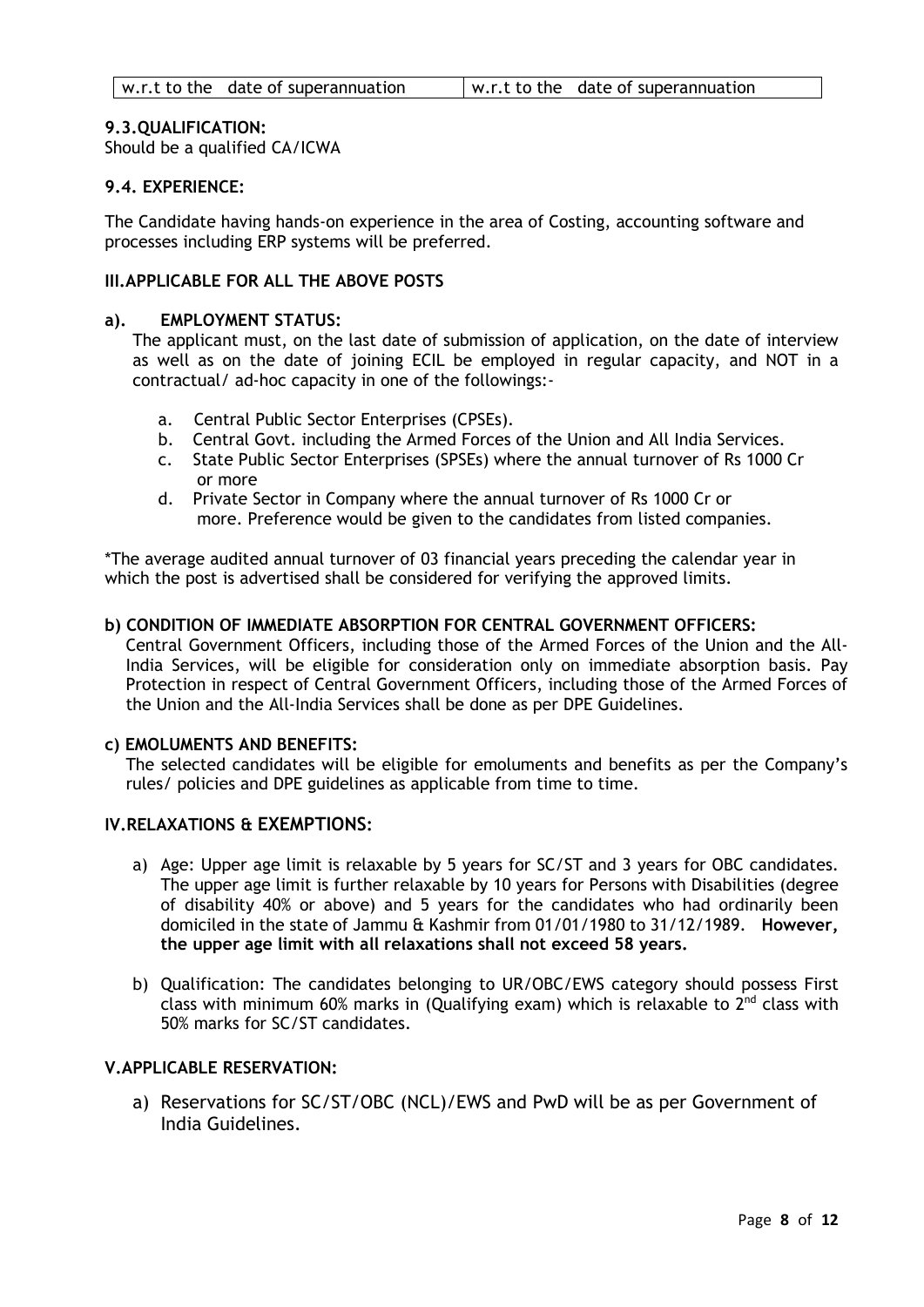b) The consolidated reservations for SC,ST, OBC [Non-creamy layer] & EWS will be applicable as under:-

| SI<br><b>No</b> | Name of the Post(s)                                                     | No. of<br>post<br>(s) | <b>UR</b> | <b>EWS</b> | <b>OBC</b> | SC | SТ |
|-----------------|-------------------------------------------------------------------------|-----------------------|-----------|------------|------------|----|----|
|                 | Sr Dy General Manager-<br>Technical & HR                                | 12                    | 5         |            |            |    |    |
|                 | Dy General Manager-Finance,<br>HR, Corp Purchase, Corp<br>Communication | 4                     |           | 0          |            |    |    |
| 3               | Sr. Manager-Finance                                                     |                       |           | 0          |            | 0  | 0  |
| 4               | Personnel Officer & Accounts<br><b>Officer</b>                          |                       | 0         |            |            |    |    |
|                 | Total                                                                   | 20                    |           |            | 6          |    |    |

The candidates belonging to EWS, who are not covered under the reservation for SCs, STs and OBCs shall get 10% reservation.

Reservations for PWD and Ex-Servicemen will be applicable as per Government of India guidelines.

#### VI.MODE OF SELECTION:

The eligible candidates shall be invited for Personal Interview.

The date, time and venue of Personal interview will be intimated by e-mail / SMS. The candidates called for interview shall mandatorily submit all the relevant documents for verification at the time of interview.

#### VII.GENERAL CONDITIONS:

- a. Before applying, candidate should read the complete advertisement carefully and ensure that he / she fulfills eligibility criteria in all respects for post being applied for.
- b. A non-refundable Application Fee of Rs.500/- is applicable for General, EWS and OBC candidates. Candidates belonging to SC, ST PWD & Officers from Defence & Internal Employees are exempted from payment of Application Fee.
- c. Candidates belonging to SC / ST/ OBC / Persons with Disabilities (PwD)/EWS categories shall be mandatorily required to produce original certificates Issued by the Competent Authority, in the format as prescribed by Govt. of India, along with photocopy of the same, at the time of Document Verification. Candidates belonging to OBC (Non-Creamy Layer) category only, shall be eligible to apply against OBC category. OBC candidates seeking reservation should submit certificate (not older than 06 months) issued by the Competent Authority in the format prescribed by Govt. India.
- d. All qualifications mentioned by the candidate should have been acquired from recognized Indian University / Statutory Authority.

#### e. Only on-line applications shall be accepted.

- f. Selected candidates can be posted to any of the locations across India to serve the company.
- g. The candidates working in CPSE, Central Government including the Armed Forces of the Union and all India services, and State Public Sector Enterprises should route their application through proper channel. Alternatively, the candidate shall be required to submit a 'No Objection Certificate' issued by the present employer at the time of interview invariably.
- h. To & Fro travel fare shall be reimbursed only to outstation candidates appearing for an interview by the shortest route to the Place of Interview. This shall be as per the address for correspondence (within India) mentioned in the On-line Application subject to production of documentary proof, as per rules & eligibility.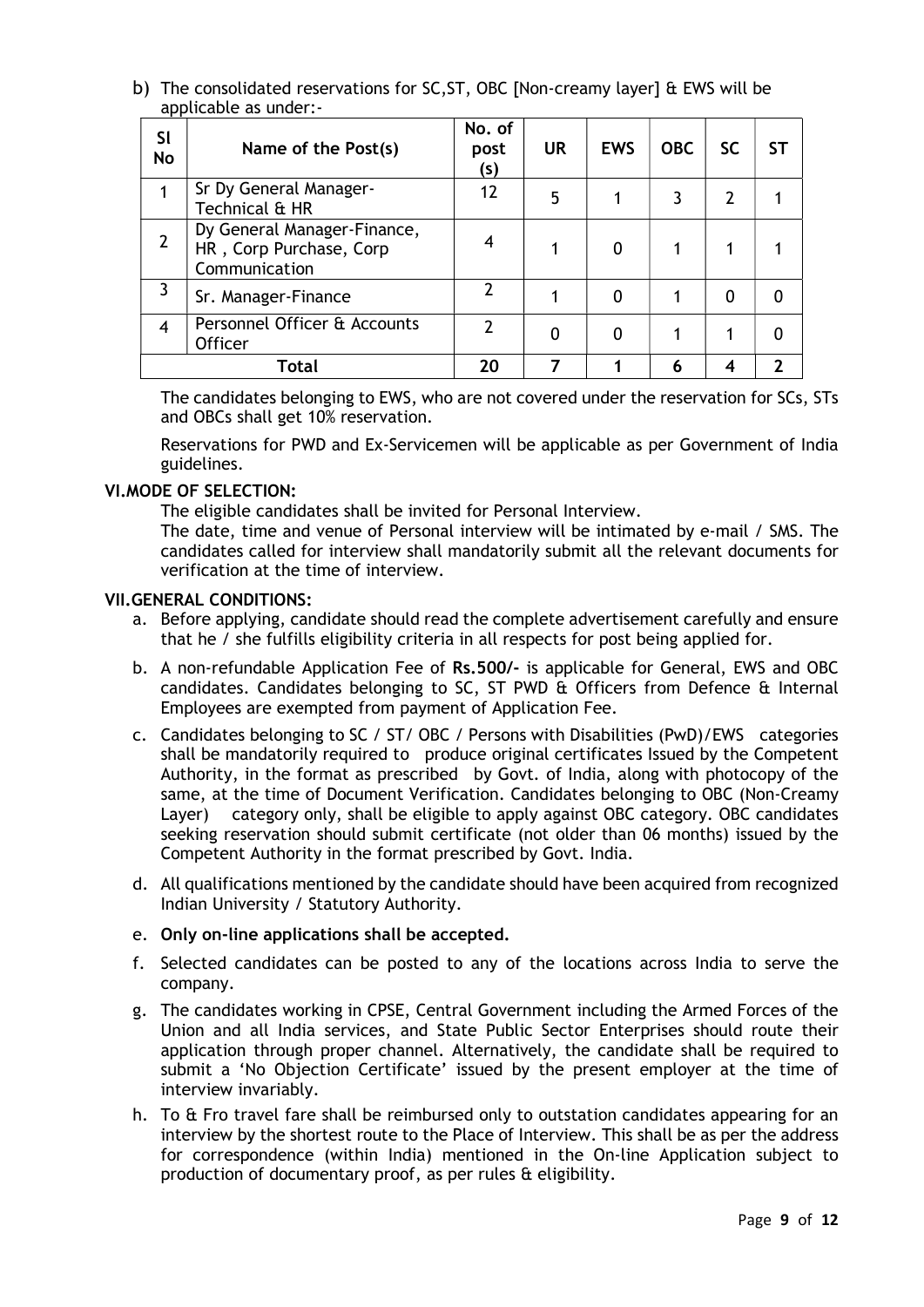- i. The candidature / application is liable to be rejected at any stage of the recruitment process in case of suppression /furnishing of false information, without enclosing necessary documents, Fee remittance receipt (if applicable), Un-signed application and received after closing date of receipt of hard copy by post.
- j. Electronics Corporation of India Limited will not be responsible for any postal delay / loss in transit in submission of documents within specified time.
- k. For queries if any, candidates are advised to visit the link http://careers.ecil.co.in and refer the Frequently Asked Questions (FAQ) section.
- l. The candidate should note down his/her system generated online application number allotted and mention the same for all future correspondence.
- m. All correspondence shall only be made through E-mail ID, as furnished by the applicant in the on-line application-form.
- n. Electronics Corporation of India Limited reserves the right to cancel / restrict / enlarge/ modify the recruitment process, if the need so arises, without assigning any reason thereof.
- o. Any Legal proceeding in respect of any matter / claim or dispute arising out of this advertisement and / or any application in response thereto can be instituted limited to the Courts at GHMC (Kapra Circle) which alone shall have exclusive jurisdiction.
- p. Any query under RTI shall be entertained only up to six months from the date of publication of final results on our website.
- q. In case of any ambiguity/dispute on account of interpretation of advertisement in the version other than English, English version shall prevail.
- r. Canvassing in any form will result into disqualification.
- s. Only Indian Nationals are eligible to apply.
- t. Candidates who have acquired /studied full time/regular courses shall only be considered for ascertaining the eligibility. Correspondence / distance mode / e-learning / part-time courses shall not be considered.
- u. The following documents shall be required to produce in original with a set of selfattested photocopies for documents verification. Failure to do so will result into rejection of candidature.
	- a) Duly signed registered on-line application form affixed with recent colour passport size photo.
	- b) All original certificates in support of his / her date of birth, identity (Aadhar/ Driving License/ Passport/Voter ID), qualification, experience, latest caste & disability (PwD) certificate, no objection certificate from employer, copy of fee remittance(if applicable), domicile certificate from J&K, if applicable issued by competent authority in the format as prescribed by the Govt. India.

#### VIII. HOW TO APPLY:

- a) Eligible candidates including Internal Employees have to apply 'ON-LINE' through our website http://careers.ecil.co.in, alternatively, follow www.ecil.co.in > Careers > e-Recruitment for advertisement details. The on-line application process will be operational from 23/04/2022 (14.00 hrs.) to 14/05/2022 (14.00 hrs.).
- b) After completing on-line application process, the candidate is assigned a system generated application number to be used for any future reference.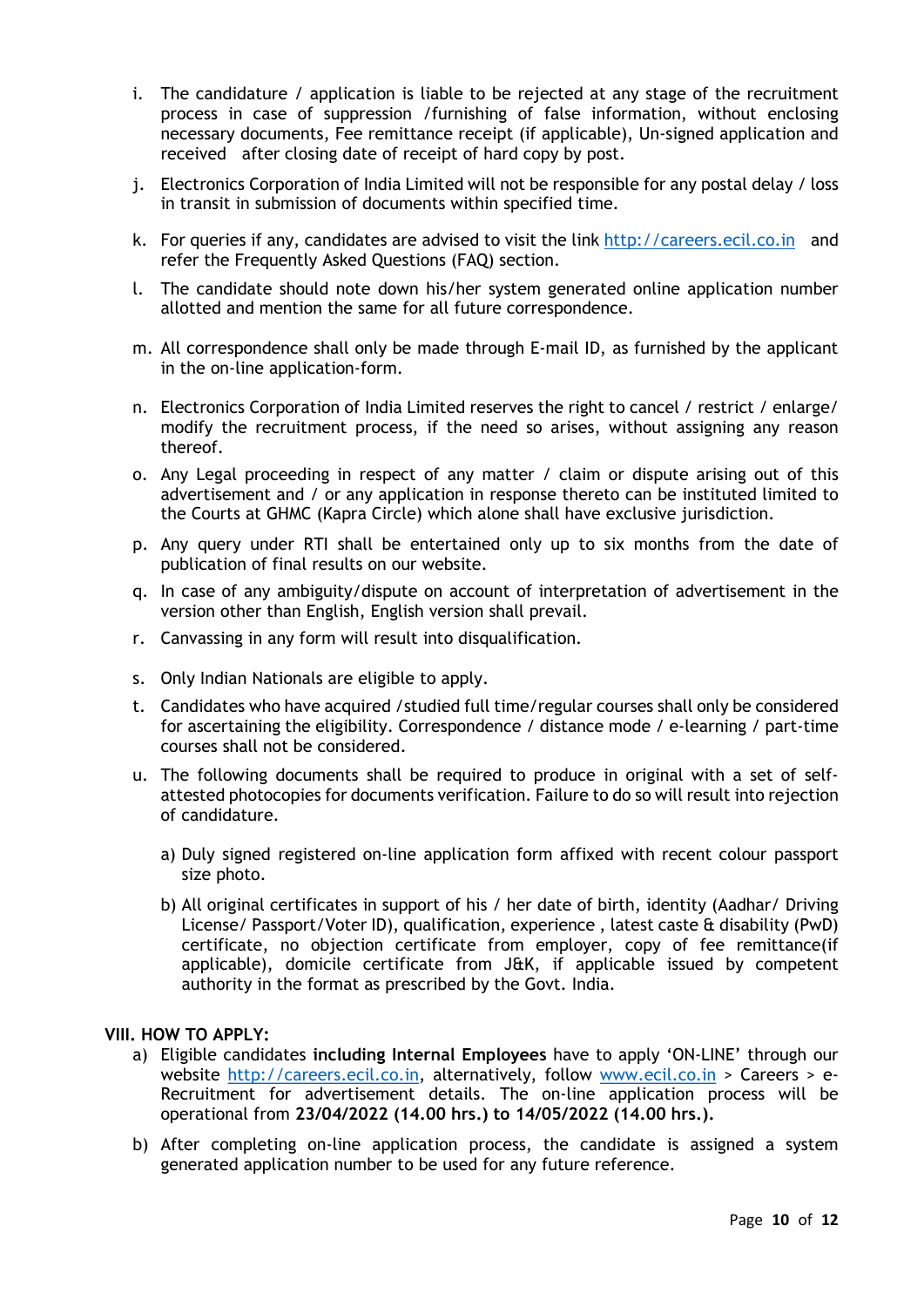- c) Candidate is required to take the printout of registered on-line application form which will be available up to last date for On-line registration.
- d) The candidate has to sign on print-out of on-line registered application form by affixing the recent colour passport size photograph (4X3 cm) and enclose the self-attested copies of date of birth, educational qualifications, experience, Pen-Picture (one page of specific achievements) Caste & PwD (if any) along with copy of fee remittance (if applicable) invariably.
- e) The candidate should write Advertisement No. 07/2022, post number & on-line registration number on the top of the envelope and send the duly filled in application form along with enclosures as indicated at S.No. VIII(d) to the following address on or before 21/05/2022 (1400 hrs.) invariably.

Deputy General Manager (HR) Human Resources (Recruitment Section), Administrative Building, Corporate Office, Electronics Corporation of India Limited, ECIL (Post), Hyderabad – 500 062, Telangana.

- f) No application will be received by hand; all the applications must be dispatched by way of Speed Post/ Regd. Post/ Courier/ Normal Post only to the above-mentioned address. The application (hard copy) received after this date will not be entertained.
- g) Internal Employees are also required to forward all above documents (through proper channel) on or before the due date i.e. 21/05/2022 (1400 hrs.). Internal Circular with regard to eligibility & other details of the posts is available on our website: http://careers.ecil.co.in.
- h) Candidate must upload Photo & Signature (both are in 'jpeg' format only) as per the following specifications:
- Photograph must be a formal & recent colour passport size (4X3 Cm.) with Blue background only.
- Size of the Photograph & Signature should be less than 100kb & 50kb respectively.

#### IX.HOW TO PAY APPLICATION FEE:

General candidates (UR)/EWS/OBC are required to pay a fee of  $\overline{x}$  500/- (Rupees Five hundred only) as Application Fee.

In case of any mistake made by the candidate on payment, Application Fee will not be paid back under any circumstances.

The instructions for paying application fee are available in e-Recruitment web page under Advt. No. 07/2022.

# X. IMPORTANT DATES:

| a.            | Commencement of On-line Registration of<br>application by candidates                                                                                   | 23/04/2022 (1400 hrs.)                                                                                                 |
|---------------|--------------------------------------------------------------------------------------------------------------------------------------------------------|------------------------------------------------------------------------------------------------------------------------|
| b.            | Last date for on-line registration of<br>application by candidates                                                                                     | 14/05/2022 (1400 hrs.)                                                                                                 |
| $C_{\bullet}$ | Last date of accepting registration forms<br>(Hard copy) with required documents by<br>Speed Post/ Regd. Post/ Courier/ Normal<br>Post from candidates | 21/05/2022 (1400 hrs.)                                                                                                 |
| d.            | Interview date                                                                                                                                         | Will be communicated<br>by e-<br>mail/SMS to eligible candidates<br>only or visit our website for more<br>information. |